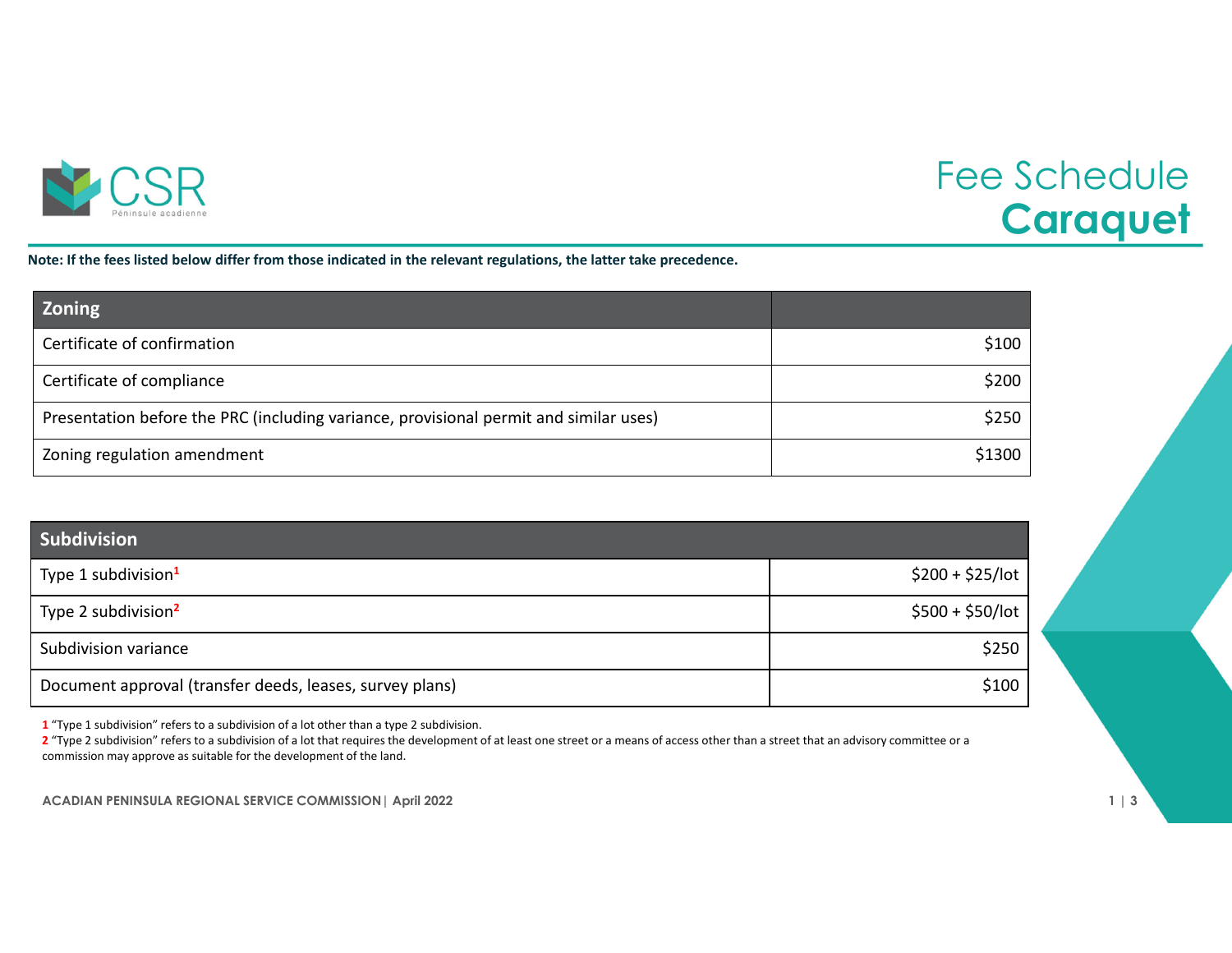

## Fee Schedule **Caraquet**

Note: If the fees listed below differ from those indicated in the relevant regulations, the latter take precedence.

| <b>Construction permits</b>                                               |                  |
|---------------------------------------------------------------------------|------------------|
| Construction costs / base rate                                            | \$5              |
| Construction costs per \$1,000 assessed value                             | \$5              |
| <b>Demolition costs</b>                                                   | \$25             |
| Development costs for permits ranging from \$25,000 to \$50,000           | \$0              |
| Development costs for permits ranging from \$50,001 to \$100,000          | \$0              |
| Development costs for permits of \$100,001 or more                        | \$0              |
| The cost of a permit is doubled in the case of an infraction <sup>1</sup> | YES <sup>4</sup> |
| Type A development costs <sup>2</sup>                                     | \$50             |
| Type B development costs <sup>3</sup>                                     | \$80             |
| Type A permit renewal <sup>2</sup>                                        | \$0              |
| Type B permit renewal <sup>3</sup>                                        | \$0              |
| Construction costs (permit renewal)                                       | \$0              |

**ACADIAN PENINSULA REGIONAL SERVICE COMMISSION| April 2022 2 | 3**